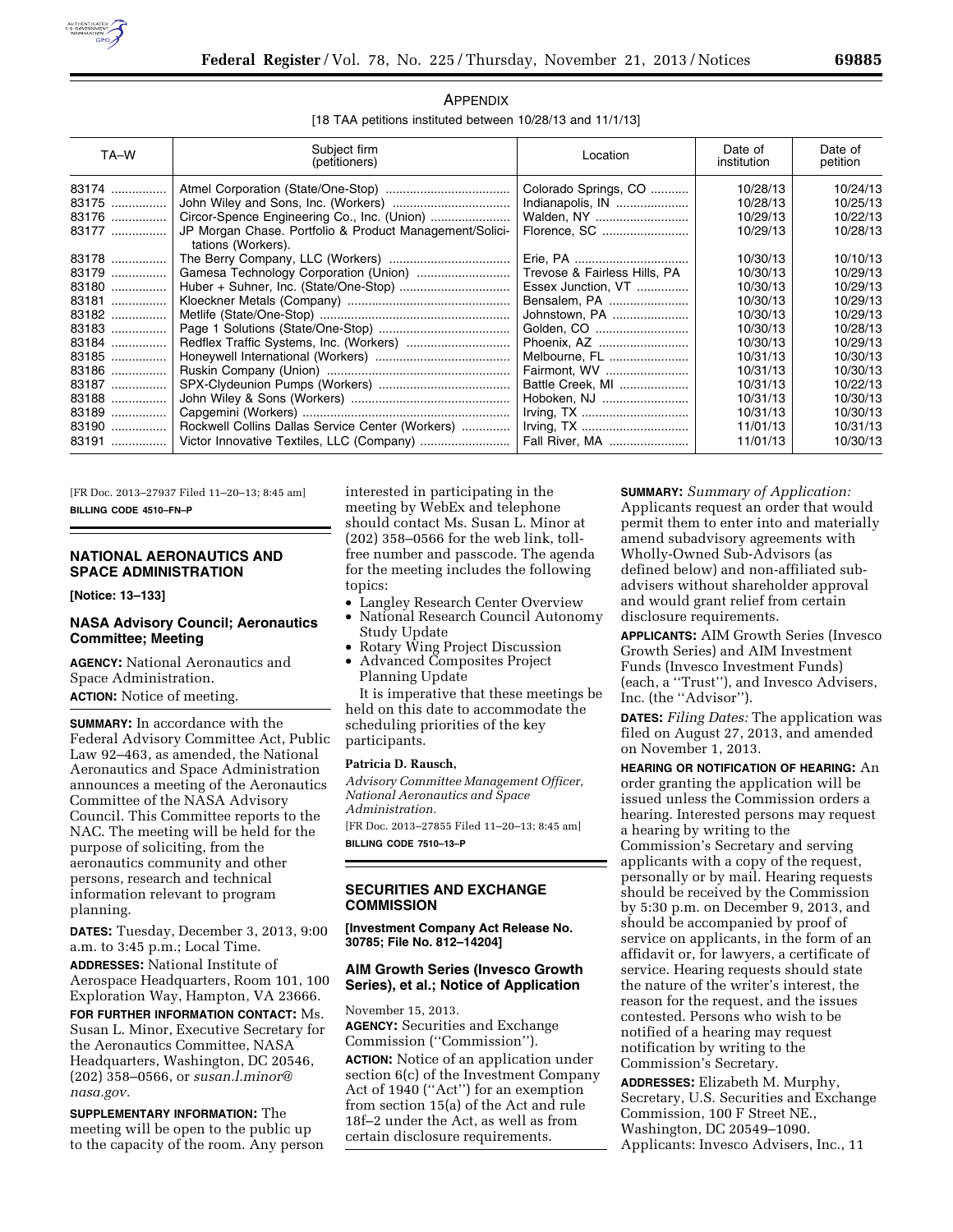Greenway Plaza, Suite 2500, Houston, TX 77046.

**FOR FURTHER INFORMATION CONTACT:**  Laura J. Riegel, Senior Counsel, at (202) 551–6873, or Mary Kay Frech, Assistant Director (Acting), at (202) 551–6821 (Division of Investment Management, Exemptive Applications Office).

**SUPPLEMENTARY INFORMATION:** The following is a summary of the application. The complete application may be obtained via the Commission's Web site by searching for the file number or an applicant using the Company name box, at *[http://](http://www.sec.gov/search/search.htm) [www.sec.gov/search/search.htm](http://www.sec.gov/search/search.htm)* or by calling (202) 551–8090.

### **Applicants' Representations**

1. Each Trust is organized as a Delaware statutory trust and is registered under the Act as an open-end management investment company. Each Trust currently intends to introduce at least one series of shares (each, a ''Series'') with its own distinct investment objective, policies and restrictions that would operate under a multi-manager structure. The Advisor is a Delaware corporation and is registered as an investment adviser under the Investment Advisers Act of 1940 (''Advisers Act'').1 The Advisor is a wholly-owned subsidiary of Invesco Ltd (''Invesco''). Invesco maintains an asset management presence through whollyowned subsidiaries, including the Advisor.

2. Each Series has or will have, as its investment adviser, the Advisor, or an entity controlling, controlled by or under common control with the Advisor or its successors (included in the term, the ''Advisor'').2 The Advisor will serve as the investment adviser to each Series pursuant to an investment advisory agreement with the relevant Trust

2Each Advisor is, or will be, registered with the Commission as an investment adviser under the Advisers Act. For purposes of the requested order, ''successor'' is limited to an entity that results from a reorganization into another jurisdiction or a change in the type of business organization.

(''Investment Management Agreement'). Each Investment Management Agreement has been or will be approved by the board of trustees of the relevant Trust (''Board''),3 including a majority of the members of the Board who are not ''interested persons,'' as defined in section 2(a)(19) of the Act, of the Series or the Advisor (''Independent Board Members'') and by the shareholders of the relevant Series as required by sections 15(a) and 15(c) of the Act and rule 18f–2 thereunder. The terms of these Investment Management Agreements comply or will comply with section 15(a) of the Act.

3. Under the terms of each Investment Management Agreement, the Advisor, subject to the supervision of the Board, will provide continuous investment management of the assets of each Series. The Advisor will periodically review a Series' investment policies and strategies, and based on the need of a particular Series may recommend changes to the investment policies and strategies of the Series for consideration by the Board. For its services to each Series under the applicable Investment Management Agreement, the Advisor will receive an investment management fee from that Series. Each Investment Management Agreement provides that the Advisor may, subject to the approval of the Board, including a majority of the Independent Board Members, and the shareholders of the applicable Subadvised Series (if required), delegate portfolio management responsibilities of all or a portion of the assets of a Subadvised Series to one or more Sub-Advisors.4

4. Applicants request an order to permit the Advisor, subject to the approval of the Board of the relevant Trust, including a majority of the Independent Board Members, to, without obtaining shareholder approval: (i) Select Sub-Advisors to manage all or a portion of the assets of a Series and enter into Sub-Advisory Agreements (as defined below) with the Sub-Advisors,

and (ii) materially amend Sub-Advisory Agreements with the Sub-Advisors.5 The requested relief will not extend to any sub-adviser, other than a Wholly-Owned Sub-Advisor, who is an affiliated person, as defined in section 2(a)(3) of the Act, of the Subadvised Series, the applicable Trust, or of the Advisor, other than by reason of serving as a sub-adviser to one or more of the Subadvised Series (''Affiliated Sub-Advisor'').

5. Pursuant to each Investment Management Agreement, the Advisor has overall responsibility for the management and investment of the assets of each Subadvised Series. These responsibilities include recommending the removal or replacement of Sub-Advisors, determining the portion of that Subadvised Series' assets to be managed by any given Sub-Advisor and reallocating those assets as necessary from time to time.

6. The Advisor may enter into subadvisory agreements with various Sub-Advisors (''Sub-Advisory Agreements'') to provide investment management services to the Subadvised Series. The terms of each Sub-Advisory Agreement comply or will comply fully with the requirements of section 15(a) of the Act and have been or will be approved by the Board, including a majority of the Independent Board Members and the initial shareholder of the applicable Subadvised Series, in accordance with sections 15(a) and 15(c) of the Act and rule 18f–2 thereunder. The Sub-Advisors, subject to the supervision of the Advisor and oversight of the Board, will determine the securities and other investments to be purchased or sold by a Subadvised Series and place orders with brokers or dealers that they select. The Advisor will compensate each Sub-Advisor out of the fee paid to the Advisor under the applicable Investment Management Agreement.

7. Subadvised Series will inform shareholders of the hiring of a new Sub-Advisor pursuant to the following procedures (''Modified Notice and Access Procedures''): (a) Within 90 days after a new Sub-Advisor is hired for any Subadvised Series, that Subadvised Series will send its shareholders either a Multi-manager Notice or a Multimanager Notice and Multi-manager Information Statement; 6 and (b) the

6A ''Multi-manager Notice'' will be modeled on a Notice of Internet Availability as defined in rule

<sup>1</sup>Applicants request that the relief apply to applicants, as well as to any future Series and any other existing or future registered open-end management investment company or series thereof that is advised by the Advisor, uses the multimanager structure described in the application, and complies with the terms and conditions of the application (''Subadvised Series''). All registered open-end investment companies that currently intend to rely on the requested order are named as applicants. Any entity that relies on the requested order will do so only in accordance with the terms and conditions contained in the application. If the name of any Subadvised Series contains the name of a Sub-Advisor (as defined below), the name of the Advisor that serves as the primary adviser to the Subadvised Series, or a trademark or trade name that is owned by or publicly used to identify that Advisor, will precede the name of the Sub-Advisor.

<sup>3</sup>The term ''Board'' also includes the board of trustees or directors of a future Subadvised Series.

<sup>4</sup>A ''Sub-Advisor'' is (a) an indirect or direct ''wholly-owned subsidiary'' (as such term is defined in the Act) of the Advisor for that Series; (b) a sister company of the Advisor for that Series that is an indirect or direct ''wholly-owned subsidiary'' (as such term is defined in the Act) of the same company that, indirectly or directly, wholly owns the Advisor (each of (a) and (b), a ''Wholly-Owned Sub-Advisor'' and collectively, the ''Wholly-Owned Sub-Advisors''), or (c) an investment sub-adviser for that Series that is not an ''affiliated person'' (as such term is defined in section  $2(a)(3)$  of the Act) of the Series or the Advisor, except to the extent that an affiliation arises solely because the sub-adviser serves as a sub-adviser to one or more Series (each, a ''Non-Affiliated Sub-Advisor'').

<sup>5</sup>Shareholder approval will continue to be required for any other sub-adviser change (not otherwise permitted by rule or other action of the Commission or staff) and material amendments to an existing Sub-Advisory Agreement with any subadviser other than a Non-Affiliated Sub-Advisor or a Wholly-Owned Sub-Advisor (all such changes referred to as ''Ineligible Sub-Advisor Changes'').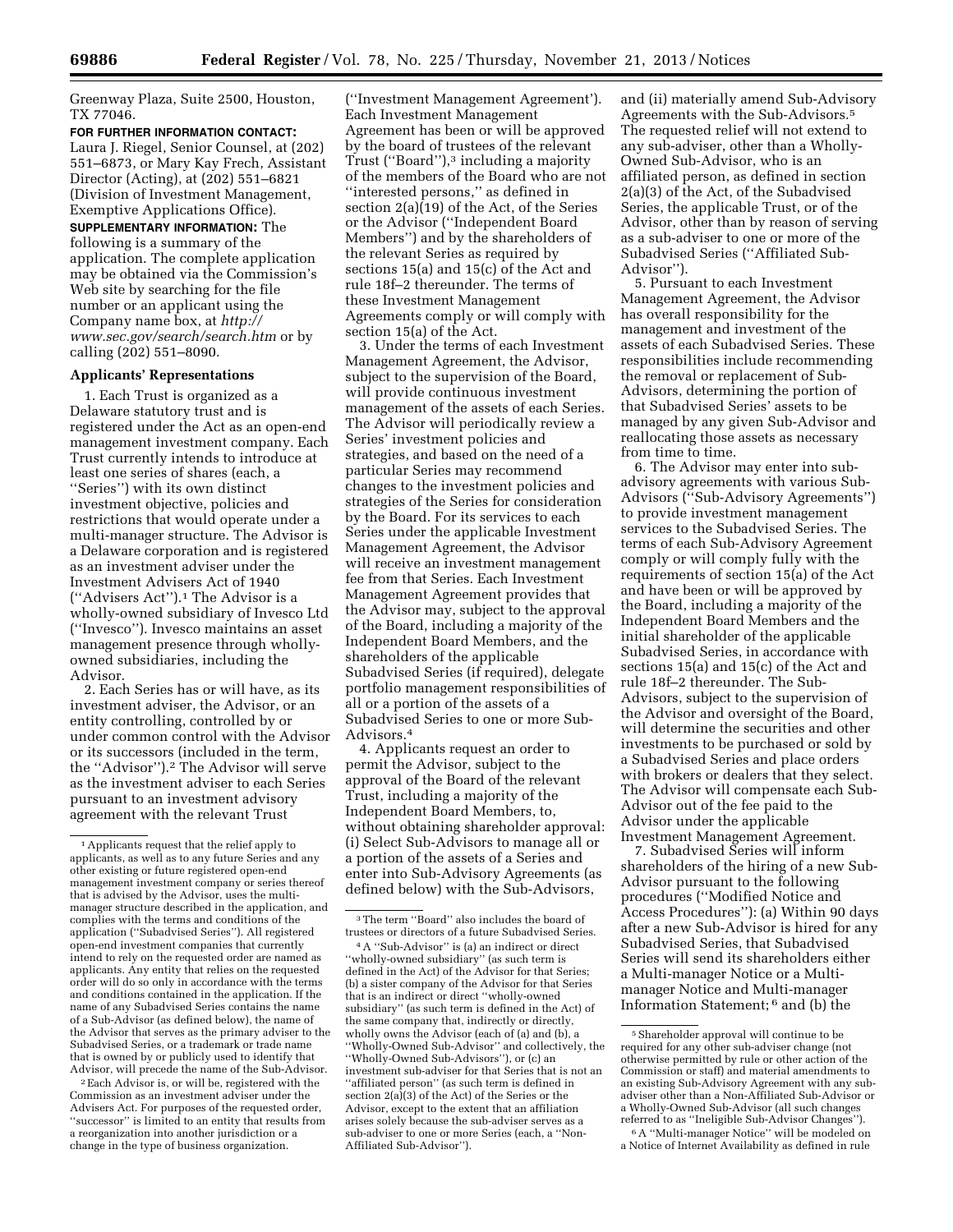Subadvised Series will make the Multimanager Information Statement available on the Web site identified in the Multi-manager Notice no later than when the Multi-manager Notice (or Multi-manager Notice and Multimanager Information Statement) is first sent to shareholders, and will maintain it on that Web site for at least 90 days. In the circumstances described in the application, a proxy solicitation to approve the appointment of new Sub-Advisors provides no more meaningful information to shareholders than the proposed Multi-manager Information

Statement. Applicants state that each Board would comply with the requirements of sections 15(a) and 15(c) of the Act before entering into or amending Sub-Advisory Agreements.

8. Applicants also request an order exempting the Subadvised Series from certain disclosure obligations that may require each Subadvised Series to disclose fees paid by the Advisor to each Sub-Advisor. Applicants seek relief to permit each Subadvised Series to disclose (as a dollar amount and a percentage of the Subadvised Series' net assets): (a) The aggregate fees paid to the Advisor and any Wholly-Owned Sub-Advisors; (b) the aggregate fees paid to Non-Affiliated Sub-Advisors; and (c) the fee paid to each Affiliated Sub-Advisor (collectively, the ''Aggregate Fee Disclosure'').

## **Applicants' Legal Analysis**

1. Section 15(a) of the Act states, in part, that it is unlawful for any person to act as an investment adviser to a registered investment company ''except pursuant to a written contract, which contract, whether with such registered company or with an investment adviser of such registered company, has been approved by the vote of a majority of the outstanding voting securities of such

A ''Multi-manager Information Statement'' will meet the requirements of Regulation 14C, Schedule 14C and Item 22 of Schedule 14A under the Exchange Act for an information statement, except as modified by the order to permit Aggregate Fee Disclosure. Multi-manager Information Statements will be filed with the Commission via the EDGAR system.

registered company.'' Rule 18f–2 under the Act provides that each series or class of stock in a series investment company affected by a matter must approve that matter if the Act requires shareholder approval.

2. Form N–1A is the registration statement used by open-end investment companies. Item 19(a)(3) of Form N–1A requires a registered investment company to disclose in its statement of additional information the method of computing the ''advisory fee payable'' by the investment company, including the total dollar amounts that the investment company ''paid to the adviser (aggregated with amounts paid to affiliated advisers, if any), and any advisers who are not affiliated persons of the adviser, under the investment advisory contract for the last three fiscal years.''

3. Rule 20a–1 under the Act requires proxies solicited with respect to a registered investment company to comply with Schedule 14A under the Exchange Act. Items 22(c)(1)(ii),  $22(c)(1)(iii)$ ,  $22(c)(8)$  and  $22(c)(9)$  of Schedule 14A, taken together, require a proxy statement for a shareholder meeting at which the advisory contract will be voted upon to include the ''rate of compensation of the investment adviser,'' the ''aggregate amount of the investment adviser's fee,'' a description of the ''terms of the contract to be acted upon,'' and, if a change in the advisory fee is proposed, the existing and proposed fees and the difference between the two fees.

4. Regulation S–X sets forth the requirements for financial statements required to be included as part of a registered investment company's registration statement and shareholder reports filed with the Commission. Sections  $6-07(2)(a)$ , (b), and (c) of Regulation S–X require a registered investment company to include in its financial statement information about the investment advisory fees.

5. Section 6(c) of the Act provides that the Commission by order upon application may conditionally or unconditionally exempt any person, security, or transaction or any class or classes of persons, securities, or transactions from any provisions of the Act, or from any rule thereunder, if such exemption is necessary or appropriate in the public interest and consistent with the protection of investors and the purposes fairly intended by the policy and provisions of the Act. Applicants state that their requested relief meets this standard for the reasons discussed below.

6. Applicants assert that the shareholders expect the Advisor, subject

to the review and approval of the Board, to select the Sub-Advisors who are in the best position to achieve the Subadvised Series' investment objective. Applicants assert that, from the perspective of the shareholder, the role of the Sub-Advisors is substantially equivalent to the role of the individual portfolio managers employed by an investment adviser to a traditional investment company. Applicants believe that permitting the Advisor to perform the duties for which the shareholders of the Subadvised Series are paying the Advisor—the selection, supervision and evaluation of the Sub-Advisors—without incurring unnecessary delays or expenses is appropriate in the interest of the Subadvised Series' shareholders and will allow such Subadvised Series to operate more efficiently. Applicants state that each Investment Management Agreement will continue to be fully subject to section 15(a) of the Act and rule 18f–2 under the Act and approved by the Board, including a majority of the Independent Board Members, in the manner required by sections 15(a) and 15(c) of the Act. Applicants are not seeking an exemption with respect to the Investment Management Agreements.

7. Applicants assert that disclosure of the individual fees that the Advisor would pay to the Sub-Advisors of Subadvised Series that operate under the multi-manager structure described in the application would not serve any meaningful purpose. Applicants contend that the primary reasons for requiring disclosure of individual fees paid to Sub-Advisors are to inform shareholders of expenses to be charged by a particular Subadvised Series and to enable shareholders to compare the fees to those of other comparable investment companies. Applicants believe that the requested relief satisfies these objectives because the advisory fee paid to the Advisor will be fully disclosed and, therefore, shareholders will know what the Subadvised Series' fees and expenses are and will be able to compare the advisory fees a Subadvised Series is charged to those of other investment companies. Applicants assert that the requested disclosure relief would benefit shareholders of the Subadvised Series because it would improve the Advisor's ability to negotiate the fees paid to Sub-Advisors. Applicants state that the Advisor may be able to negotiate rates that are below a Sub-Advisor's ''posted'' amounts if the Advisor is not required to disclose the Sub-Advisors' fees to the public. Applicants submit that the relief

<sup>14</sup>a–16 under the Securities Exchange Act of 1934 (''Exchange Act''), and specifically will, among other things: (a) Summarize the relevant information regarding the new Sub-Advisor (except as modified to permit Aggregate Fee Disclosure (as defined below); (b) inform shareholders that the Multi-manager Information Statement is available on a Web site; (c) provide the Web site address; (d) state the time period during which the Multimanager Information Statement will remain available on that Web site; (e) provide instructions for accessing and printing the Multi-manager Information Statement; and (f) instruct the shareholder that a paper or email copy of the Multimanager Information Statement may be obtained, without charge, by contacting the Subadvised Series.